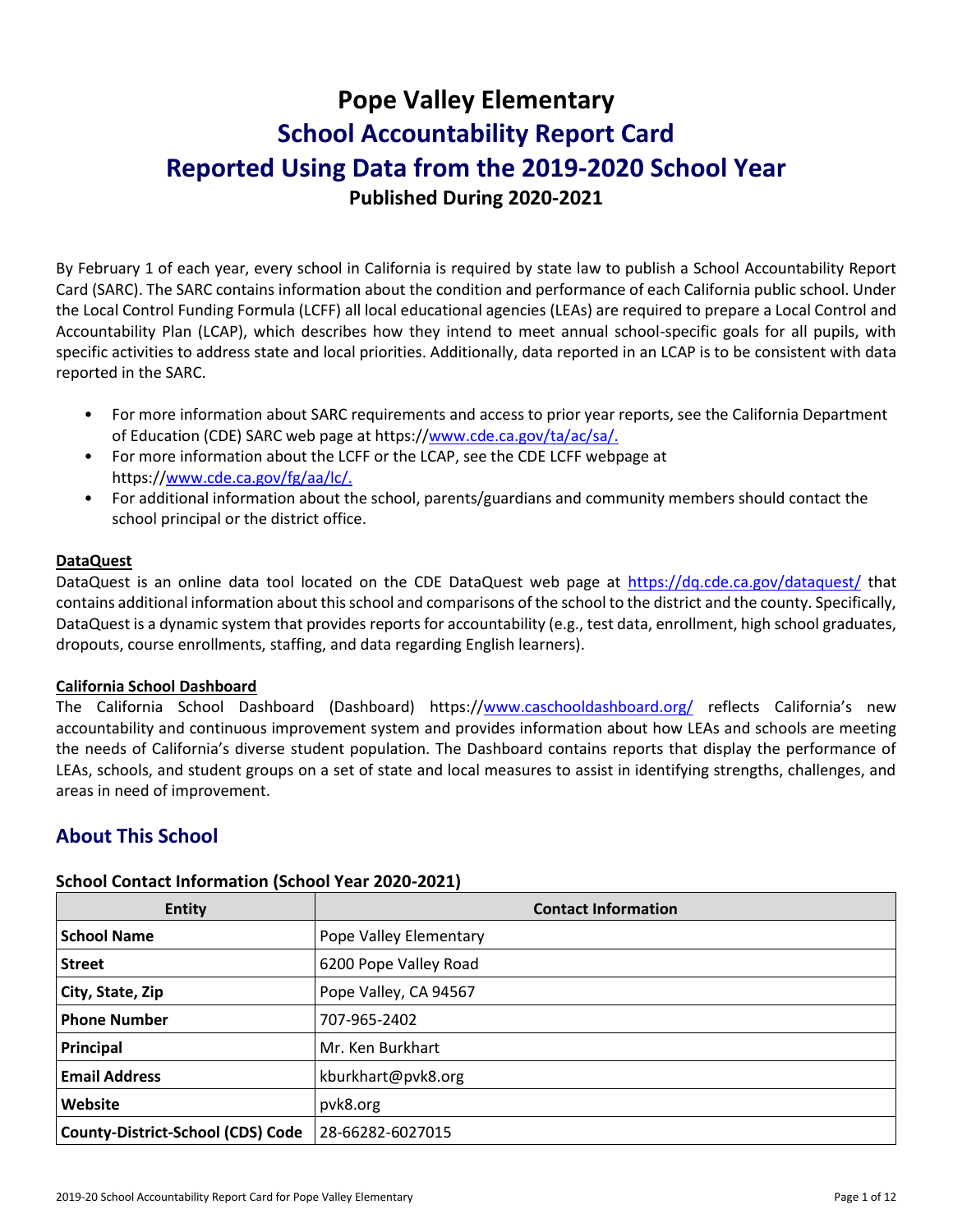### **District Contact Information (School Year 2020-2021)**

| Entity               | <b>Contact Information</b>                                   |
|----------------------|--------------------------------------------------------------|
| <b>District Name</b> | Pope Valley Union Elementary School District (CDS: 28-66282) |
| Phone Number         | 707-965-2402                                                 |
| Superintendent       | Ken Burkhart                                                 |
| <b>Email Address</b> | kburkhart@pvk8.org                                           |
| Website              | pvk8.org                                                     |

### **School Description and Mission Statement (School Year 2020-2021)**

Pope Valley Elementary School is the smallest and most isolated school in Napa County. It is a single-school district whose board consists of local volunteers, one off whom also volunteer for the local fire department. Pope Valley Elementary School serves about 55 students from Early Transitional Kindergarten to the Eighth Grade. While students typically matriculate to St. Helena High School, students may attend any high school when leaving Pope Valley and about one goes on to Middletown High School each year. The students at Pope Valley Elementary School are taught in four classes with experienced and highly-qualified teachers, instructional aides, and a dedicated support staff. One of the aides works also works in the office while the other are also bus drivers. The afterschool program runs daily until 5pm and is staffed by a bilingual (Spanish) speaking parent, who also works in the office. The school's principal and superintendent team teaches with the 2nd/3rd grade teacher.

Pope Valley Elementary School: Inspiring lives by imparting 21st Century skills while fostering lifelong learning and respect for all.

| <b>Grade Level</b>      | <b>Number of Students</b> |
|-------------------------|---------------------------|
| Kindergarten            | 4                         |
| <b>Grade 1</b>          | 5                         |
| <b>Grade 2</b>          | 7                         |
| <b>Grade 3</b>          |                           |
| Grade 4                 | 6                         |
| <b>Grade 5</b>          | $\mathcal{P}$             |
| Grade 6                 | 3                         |
| Grade 7                 | 7                         |
| <b>Grade 8</b>          | 5                         |
| <b>Total Enrollment</b> | 46                        |

### **Student Enrollment by Grade Level (School Year 2019-2020)**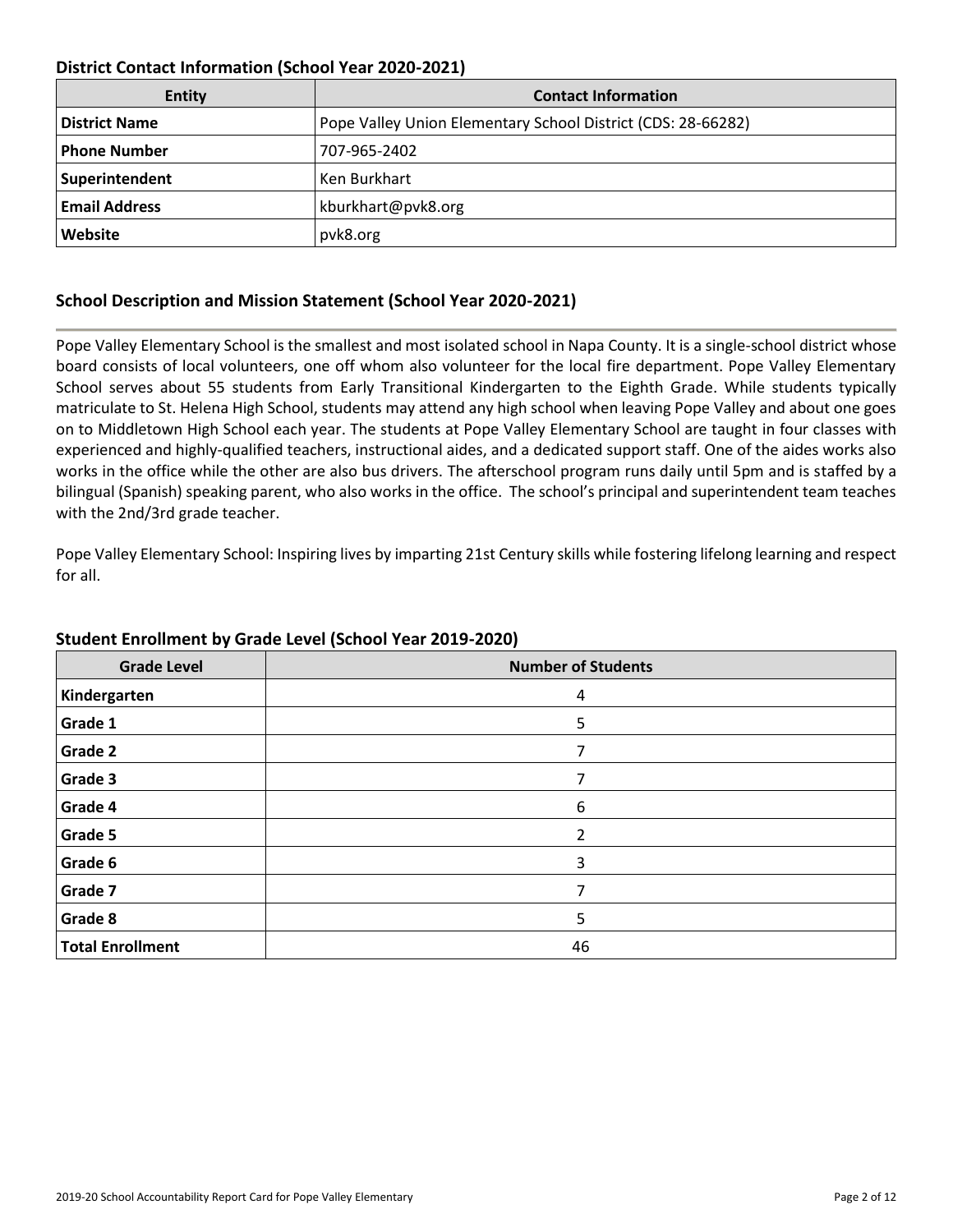### **Student Enrollment by Student Group (School Year 2019-2020)**

| <b>Student Group</b>                   | <b>Percent of Total Enrollment</b> |
|----------------------------------------|------------------------------------|
| American Indian or Alaska Native       | 4.3                                |
| <b>Hispanic or Latino</b>              | 71.7                               |
| White                                  | 23.9                               |
| <b>Socioeconomically Disadvantaged</b> | 50                                 |
| <b>English Learners</b>                | 37                                 |
| <b>Students with Disabilities</b>      | 8.7                                |
| <b>Homeless</b>                        |                                    |

# **A. Conditions of Learning**

### **State Priority: Basic**

The SARC provides the following information relevant to the State priority: Basic (Priority 1):

- Degree to which teachers are appropriately assigned and fully credentialed in the subject area and for the pupils they are teaching;
- Pupils have access to standards-aligned instructional materials; and
- School facilities are maintained in good repair

### **Teacher Credentials**

| <b>Teachers</b>                                                    | <b>School</b><br>2018-19 | <b>School</b><br>2019-20 | <b>School</b><br>2020-21 | <b>District</b><br>2020-21 |
|--------------------------------------------------------------------|--------------------------|--------------------------|--------------------------|----------------------------|
| <b>With Full Credential</b>                                        |                          | 6                        | 4                        |                            |
| <b>Without Full Credential</b>                                     |                          | 0                        |                          |                            |
| Teaching Outside Subject Area of Competence (with full credential) |                          | 0                        |                          |                            |

### **Teacher Misassignments and Vacant Teacher Positions**

| Indicator                                      | 2018-19 | 2019-20 | 2020-21 |
|------------------------------------------------|---------|---------|---------|
| Misassignments of Teachers of English Learners |         |         |         |
| Total Teacher Misassignments*                  |         |         |         |
| Vacant Teacher Positions                       |         |         |         |

Note: "Misassignments" refers to the number of positions filled by teachers who lack legal authorization to teach that grade level, subject area, student group, etc. \*Total Teacher Misassignments includes the number of Misassignments of Teachers of English Learners.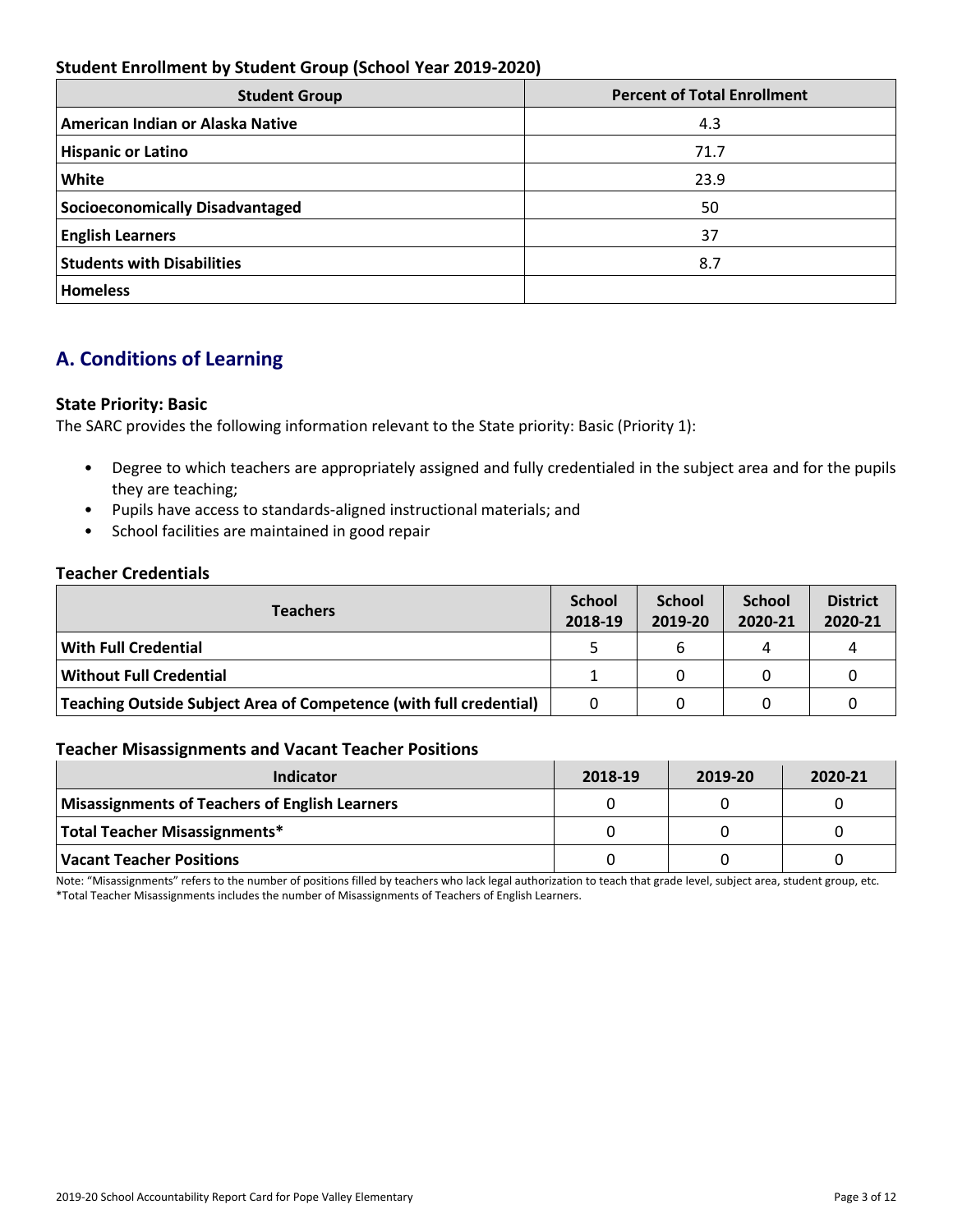### **Quality, Currency, Availability of Textbooks and Other Instructional Materials (School Year 2020-2021)**

### **Year and month in which data were collected:** 1/2020

Science adoption delayed until 2020.

| Subject                                                            | <b>Textbooks and Other Instructional</b><br><b>Materials/year of Adoption</b> | <b>From Most</b><br>Recent<br><b>Adoption?</b> | <b>Percent Students</b><br><b>Lacking Own</b><br><b>Assigned Copy</b> |
|--------------------------------------------------------------------|-------------------------------------------------------------------------------|------------------------------------------------|-----------------------------------------------------------------------|
| <b>Reading/Language Arts</b>                                       | Wonders - Houghton Mifflin/2016                                               | Yes                                            | 0                                                                     |
| <b>Mathematics</b><br>Go Math / 2016                               |                                                                               | <b>Yes</b>                                     | 0                                                                     |
| <b>Science</b><br><b>Amplify Science</b>                           |                                                                               | Yes.                                           | 0                                                                     |
| <b>History-Social Science</b><br>Pearson myWoirld Interactive 2018 |                                                                               | Yes                                            | 0                                                                     |
| <b>Health</b>                                                      | Positive Prevention Plus - Sexual Health<br>Education/2016 (5th-8th only)     | Yes                                            | 0                                                                     |

Note: Cells with N/A values do not require data.

### **School Facility Conditions and Planned Improvements**

Inspection conducted by superintendent/principal on 12/26/2020. One HVAC (furnace) and several electrical outlets in 1971 building need repair. No other deficiencies noted.

### **School Facility Good Repair Status**

Using the **most recently collected** FIT data (or equivalent), provide the following:

- Determination of repair status for systems listed
- Description of any needed maintenance to ensure good repair
- The year and month in which the data were collected
- The rate for each system inspected
- The overall rating

### **Year and month of the most recent FIT report:** December 2020

| <b>System Inspected</b>                                                     | <b>Rating</b> | <b>Repair Needed and Action Taken or Planned</b>                                                          |
|-----------------------------------------------------------------------------|---------------|-----------------------------------------------------------------------------------------------------------|
| <b>Systems: Gas Leaks,</b><br><b>Mechanical/HVAC, Sewer</b>                 | Poor          | Repair or replacement of furnace unit in staff<br>room/cafe needed.                                       |
| <b>Interior: Interior Surfaces</b>                                          | Good          | No action needed.                                                                                         |
| <b>Cleanliness: Overall Cleanliness,</b><br><b>Pest/ Vermin Infestation</b> | Good          | No action needed.                                                                                         |
| <b>Electrical: Electrical</b>                                               | Fair          | Several electrical outlets in 1971 office<br>building are not functional.                                 |
| <b>Restrooms/Fountains: Restrooms,</b><br>Sinks/Fountains                   | Good          | Restrooms are old and not-ADA compliant.<br>New building scheduled for construction<br>July-October 2021. |
| <b>Safety: Fire Safety, Hazardous</b><br><b>Materials</b>                   | Good          | No action needed.                                                                                         |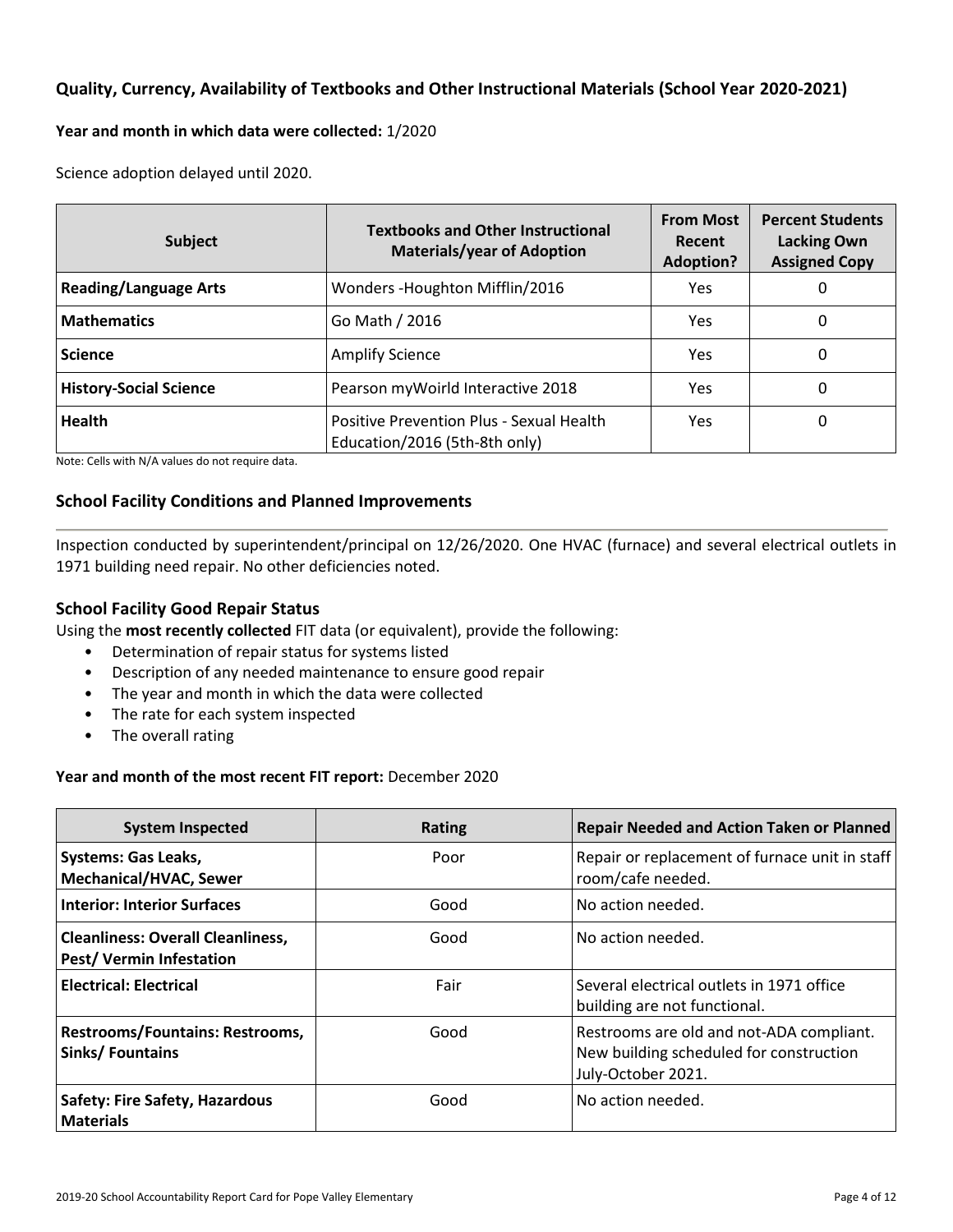| <b>System Inspected</b>                                                       | <b>Rating</b> | Repair Needed and Action Taken or Planned |
|-------------------------------------------------------------------------------|---------------|-------------------------------------------|
| Structural: Structural Damage,<br><b>Roofs</b>                                | Good          | No action needed.                         |
| <b>External: Playground/School</b><br>Grounds, Windows/<br>Doors/Gates/Fences | Good          | No action needed.                         |
| <b>Overall Rating</b>                                                         | Fair          |                                           |

# **B. Pupil Outcomes**

### **State Priority: Pupil Achievement**

The SARC provides the following information relevant to the State priority: Pupil Achievement (Priority 4):

- **Statewide assessments** (i.e., California Assessment of Student Performance and Progress [CAASPP] System, which includes the Smarter Balanced Summative Assessments for students in the general education population and the California Alternate Assessments [CAAs] for English language arts/literacy [ELA] and mathematics given in grades three through eight and grade eleven. Only eligible students may participate in the administration of the CAAs. CAAs items are aligned with alternate achievement standards, which are linked with the Common Core State Standards [CCSS] for students with the most significant cognitive disabilities); and
- The percentage of students who have successfully completed courses that satisfy the requirements for entrance to the University of California and the California State University, or career technical education sequences or programs of study.

# **CAASPP Test Results in ELA and Mathematics for All Students Grades Three through Eight and Grade Eleven**

### **Percentage of Students Meeting or Exceeding the State Standard**

| <b>Subject</b>                                                       | <b>School</b><br>2018-19 | <b>School</b><br>2019-20 | <b>District</b><br>2018-19 | <b>District</b><br>2019-20 | <b>State</b><br>2018-19 | <b>State</b><br>2019-20 |
|----------------------------------------------------------------------|--------------------------|--------------------------|----------------------------|----------------------------|-------------------------|-------------------------|
| <b>English Language Arts/Literacy</b><br>$\vert$ (grades 3-8 and 11) | 31                       | N/A                      | 31                         | N/A                        | 50                      | N/A                     |
| Mathematics<br>$\vert$ (grades 3-8 and 11)                           | 31                       | N/A                      | 31                         | N/A                        | 39                      | N/A                     |

Note: Cells with N/A values do not require data.

Note: The 2019-2020 data are not available. Due to the COVID-19 pandemic, Executive Order N-30-20 was issued which waived the requirement for statewide testing for the 2019-2020 school year.

Note: Percentages are not calculated when the number of students tested is ten or less, either because the number of students in this category is too small for statistical accuracy or to protect student privacy.

Note: ELA and mathematics test results include the Smarter Balanced Summative Assessment and the CAA. The "Percent Met or Exceeded" is calculated by taking the total number of students who met or exceeded the standard on the Smarter Balanced Summative Assessment plus the total number of students who met the standard (i.e., achieved Level 3-Alternate) on the CAAs divided by the total number of students who participated in both assessments.

### **CAASPP Test Results in ELA by Student Group Grades Three through Eight and Grade Eleven (School Year 2019-2020)**

| <b>Student Group</b> | <b>Total</b><br><b>Enrollment</b> | <b>Number</b><br><b>Tested</b> | Percent<br><b>Tested</b> | Percent<br><b>Not</b><br><b>Tested</b> | Percent<br>Met or<br><b>Exceeded</b> |
|----------------------|-----------------------------------|--------------------------------|--------------------------|----------------------------------------|--------------------------------------|
| <b>All Students</b>  | N/A                               | N/A                            | N/A                      | N/A                                    | N/A                                  |
| <b>Male</b>          | N/A                               | N/A                            | N/A                      | N/A                                    | N/A                                  |
| Female               | N/A                               | N/A                            | N/A                      | N/A                                    | N/A                                  |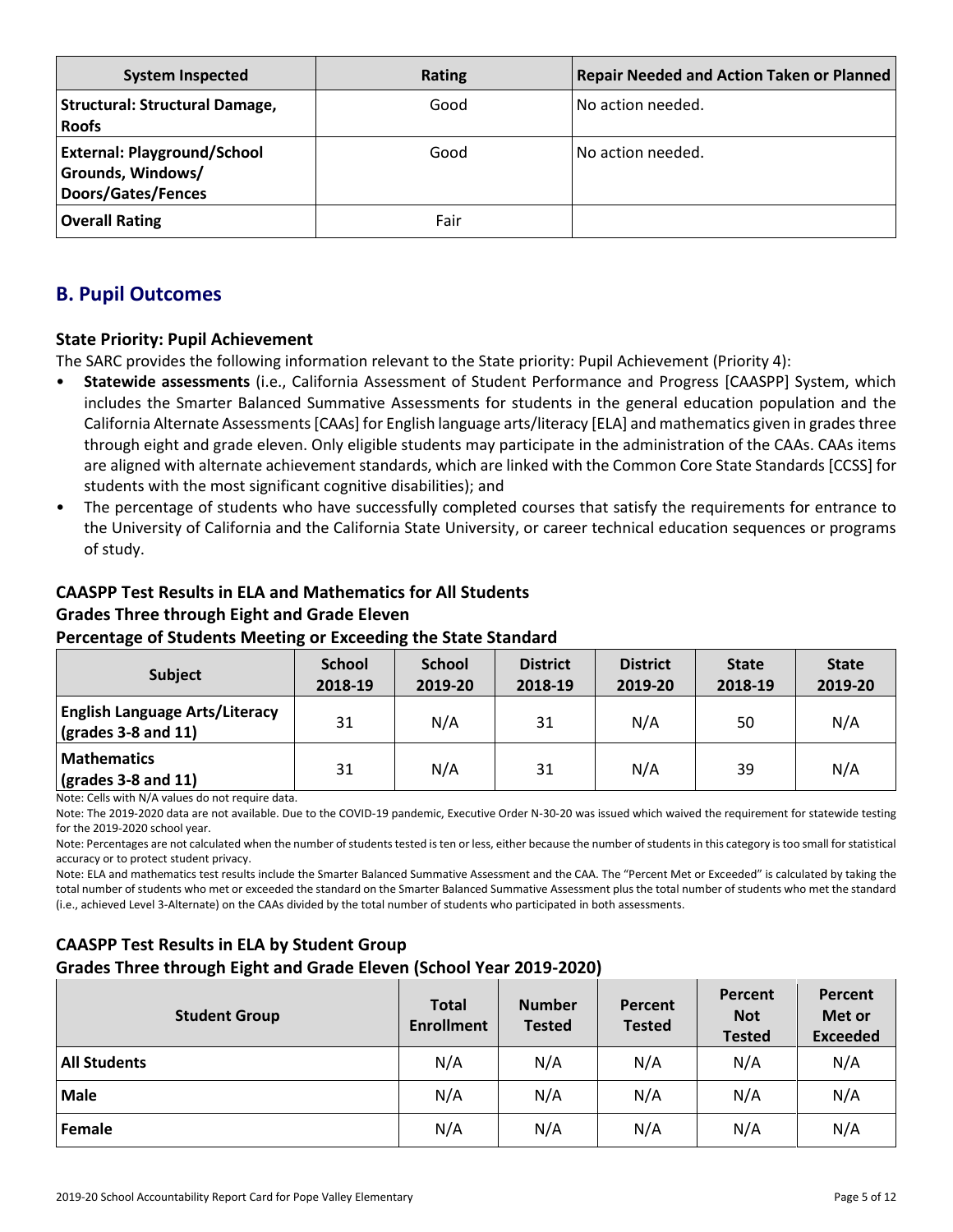| <b>Student Group</b>                                 | <b>Total</b><br><b>Enrollment</b> | <b>Number</b><br><b>Tested</b> | Percent<br><b>Tested</b> | Percent<br><b>Not</b><br><b>Tested</b> | Percent<br>Met or<br><b>Exceeded</b> |
|------------------------------------------------------|-----------------------------------|--------------------------------|--------------------------|----------------------------------------|--------------------------------------|
| <b>Black or African American</b>                     | N/A                               | N/A                            | N/A                      | N/A                                    | N/A                                  |
| American Indian or Alaska Native                     | N/A                               | N/A                            | N/A                      | N/A                                    | N/A                                  |
| Asian                                                | N/A                               | N/A                            | N/A                      | N/A                                    | N/A                                  |
| <b>Filipino</b>                                      | N/A                               | N/A                            | N/A                      | N/A                                    | N/A                                  |
| <b>Hispanic or Latino</b>                            | N/A                               | N/A                            | N/A                      | N/A                                    | N/A                                  |
| <b>Native Hawaiian or Pacific Islander</b>           | N/A                               | N/A                            | N/A                      | N/A                                    | N/A                                  |
| White                                                | N/A                               | N/A                            | N/A                      | N/A                                    | N/A                                  |
| <b>Two or More Races</b>                             | N/A                               | N/A                            | N/A                      | N/A                                    | N/A                                  |
| <b>Socioeconomically Disadvantaged</b>               | N/A                               | N/A                            | N/A                      | N/A                                    | N/A                                  |
| <b>English Learners</b>                              | N/A                               | N/A                            | N/A                      | N/A                                    | N/A                                  |
| <b>Students with Disabilities</b>                    | N/A                               | N/A                            | N/A                      | N/A                                    | N/A                                  |
| <b>Students Receiving Migrant Education Services</b> | N/A                               | N/A                            | N/A                      | N/A                                    | N/A                                  |
| <b>Foster Youth</b>                                  | N/A                               | N/A                            | N/A                      | N/A                                    | N/A                                  |
| <b>Homeless</b>                                      | N/A                               | N/A                            | N/A                      | N/A                                    | N/A                                  |

Note: Cells with N/A values do not require data.

Note: The 2019-2020 data are not available. Due to the COVID-19 pandemic, Executive Order N-30-20 was issued which waived the requirement for statewide testing for the 2019-2020 school year.

# **CAASPP Test Results in Mathematics by Student Group Grades Three through Eight and Grade Eleven (School Year 2019-2020)**

| <b>Student Group</b>                       | <b>Total</b><br><b>Enrollment</b> | <b>Number</b><br><b>Tested</b> | Percent<br><b>Tested</b> | Percent<br><b>Not</b><br><b>Tested</b> | Percent<br>Met or<br><b>Exceeded</b> |
|--------------------------------------------|-----------------------------------|--------------------------------|--------------------------|----------------------------------------|--------------------------------------|
| <b>All Students</b>                        | N/A                               | N/A                            | N/A                      | N/A                                    | N/A                                  |
| <b>Male</b>                                | N/A                               | N/A                            | N/A                      | N/A                                    | N/A                                  |
| Female                                     | N/A                               | N/A                            | N/A                      | N/A                                    | N/A                                  |
| <b>Black or African American</b>           | N/A                               | N/A                            | N/A                      | N/A                                    | N/A                                  |
| American Indian or Alaska Native           | N/A                               | N/A                            | N/A                      | N/A                                    | N/A                                  |
| Asian                                      | N/A                               | N/A                            | N/A                      | N/A                                    | N/A                                  |
| <b>Filipino</b>                            | N/A                               | N/A                            | N/A                      | N/A                                    | N/A                                  |
| <b>Hispanic or Latino</b>                  | N/A                               | N/A                            | N/A                      | N/A                                    | N/A                                  |
| <b>Native Hawaiian or Pacific Islander</b> | N/A                               | N/A                            | N/A                      | N/A                                    | N/A                                  |
| White                                      | N/A                               | N/A                            | N/A                      | N/A                                    | N/A                                  |
| <b>Two or More Races</b>                   | N/A                               | N/A                            | N/A                      | N/A                                    | N/A                                  |
| <b>Socioeconomically Disadvantaged</b>     | N/A                               | N/A                            | N/A                      | N/A                                    | N/A                                  |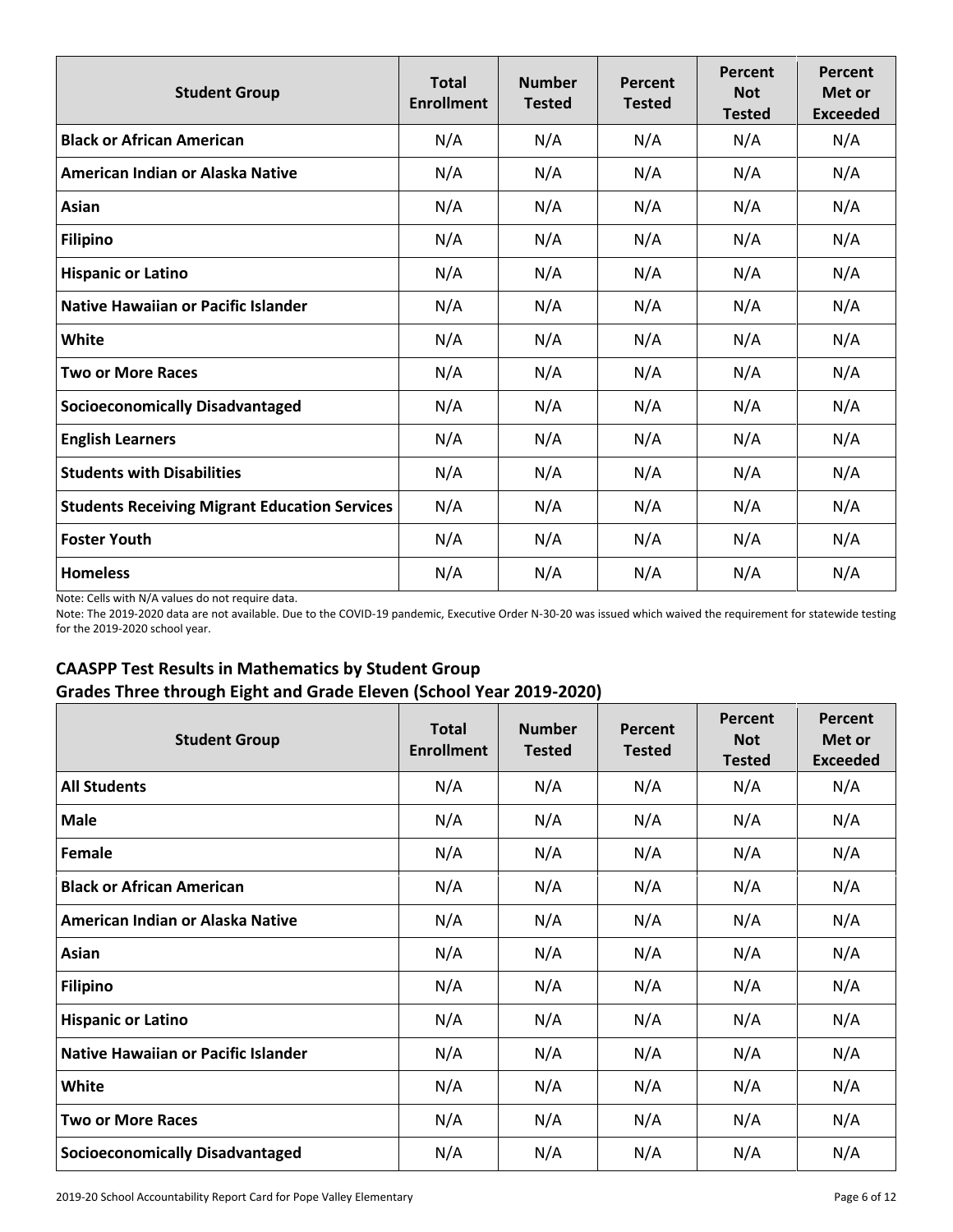| <b>Student Group</b>                                 | <b>Total</b><br><b>Enrollment</b> | <b>Number</b><br><b>Tested</b> | Percent<br><b>Tested</b> | Percent<br><b>Not</b><br><b>Tested</b> | Percent<br>Met or<br><b>Exceeded</b> |
|------------------------------------------------------|-----------------------------------|--------------------------------|--------------------------|----------------------------------------|--------------------------------------|
| <b>English Learners</b>                              | N/A                               | N/A                            | N/A                      | N/A                                    | N/A                                  |
| <b>Students with Disabilities</b>                    | N/A                               | N/A                            | N/A                      | N/A                                    | N/A                                  |
| <b>Students Receiving Migrant Education Services</b> | N/A                               | N/A                            | N/A                      | N/A                                    | N/A                                  |
| <b>Foster Youth</b>                                  | N/A                               | N/A                            | N/A                      | N/A                                    | N/A                                  |
| <b>Homeless</b>                                      | N/A                               | N/A                            | N/A                      | N/A                                    | N/A                                  |

Note: Cells with N/A values do not require data.

Note: The 2019-2020 data are not available. Due to the COVID-19 pandemic, Executive Order N-30-20 was issued which waived the requirement for statewide testing for the 2019-2020 school year.

### **CAASPP Test Results in Science for All Students Grades Five, Eight, and High School Percentage of Students Meeting or Exceeding the State Standard**

| <b>Subject</b> | <b>School</b> | <b>School</b> | <b>District</b> | <b>District</b> | <b>State</b> | <b>State</b> |
|----------------|---------------|---------------|-----------------|-----------------|--------------|--------------|
|                | 2018-19       |               |                 |                 | $2018-19$    | 2019-20      |
|                |               |               |                 |                 |              |              |

**Science (grades 5, 8 and high school)**  $\qquad$   $\qquad$  -- N/A  $\qquad$  -- N/A  $\qquad$  30 N/A Note: Cells with N/A values do not require data.

Note: The 2019-2020 data are not available. Due to the COVID-19 pandemic, Executive Order N-30-20 was issued which waived the requirement for statewide testing for the 2019-2020 school year.

Note: The new California Science Test (CAST) was first administered operationally in the 2018-2019 school year.

### **CAASPP Test Results in Science by Student Group Grades Three through Eight and Grade Eleven (School Year 2019-2020)**

| <b>Student Group</b>                   | <b>Total</b><br><b>Enrollment</b> | <b>Number</b><br><b>Tested</b> | <b>Percent</b><br><b>Tested</b> | Percent<br><b>Not</b><br><b>Tested</b> | Percent<br>Met or<br><b>Exceeded</b> |
|----------------------------------------|-----------------------------------|--------------------------------|---------------------------------|----------------------------------------|--------------------------------------|
| <b>All Students</b>                    | N/A                               | N/A                            | N/A                             | N/A                                    | N/A                                  |
| <b>Male</b>                            | N/A                               | N/A                            | N/A                             | N/A                                    | N/A                                  |
| Female                                 | N/A                               | N/A                            | N/A                             | N/A                                    | N/A                                  |
| <b>Black or African American</b>       | N/A                               | N/A                            | N/A                             | N/A                                    | N/A                                  |
| American Indian or Alaska Native       | N/A                               | N/A                            | N/A                             | N/A                                    | N/A                                  |
| Asian                                  | N/A                               | N/A                            | N/A                             | N/A                                    | N/A                                  |
| <b>Filipino</b>                        | N/A                               | N/A                            | N/A                             | N/A                                    | N/A                                  |
| <b>Hispanic or Latino</b>              | N/A                               | N/A                            | N/A                             | N/A                                    | N/A                                  |
| Native Hawaiian or Pacific Islander    | N/A                               | N/A                            | N/A                             | N/A                                    | N/A                                  |
| <b>White</b>                           | N/A                               | N/A                            | N/A                             | N/A                                    | N/A                                  |
| <b>Two or More Races</b>               | N/A                               | N/A                            | N/A                             | N/A                                    | N/A                                  |
| <b>Socioeconomically Disadvantaged</b> | N/A                               | N/A                            | N/A                             | N/A                                    | N/A                                  |
| <b>English Learners</b>                | N/A                               | N/A                            | N/A                             | N/A                                    | N/A                                  |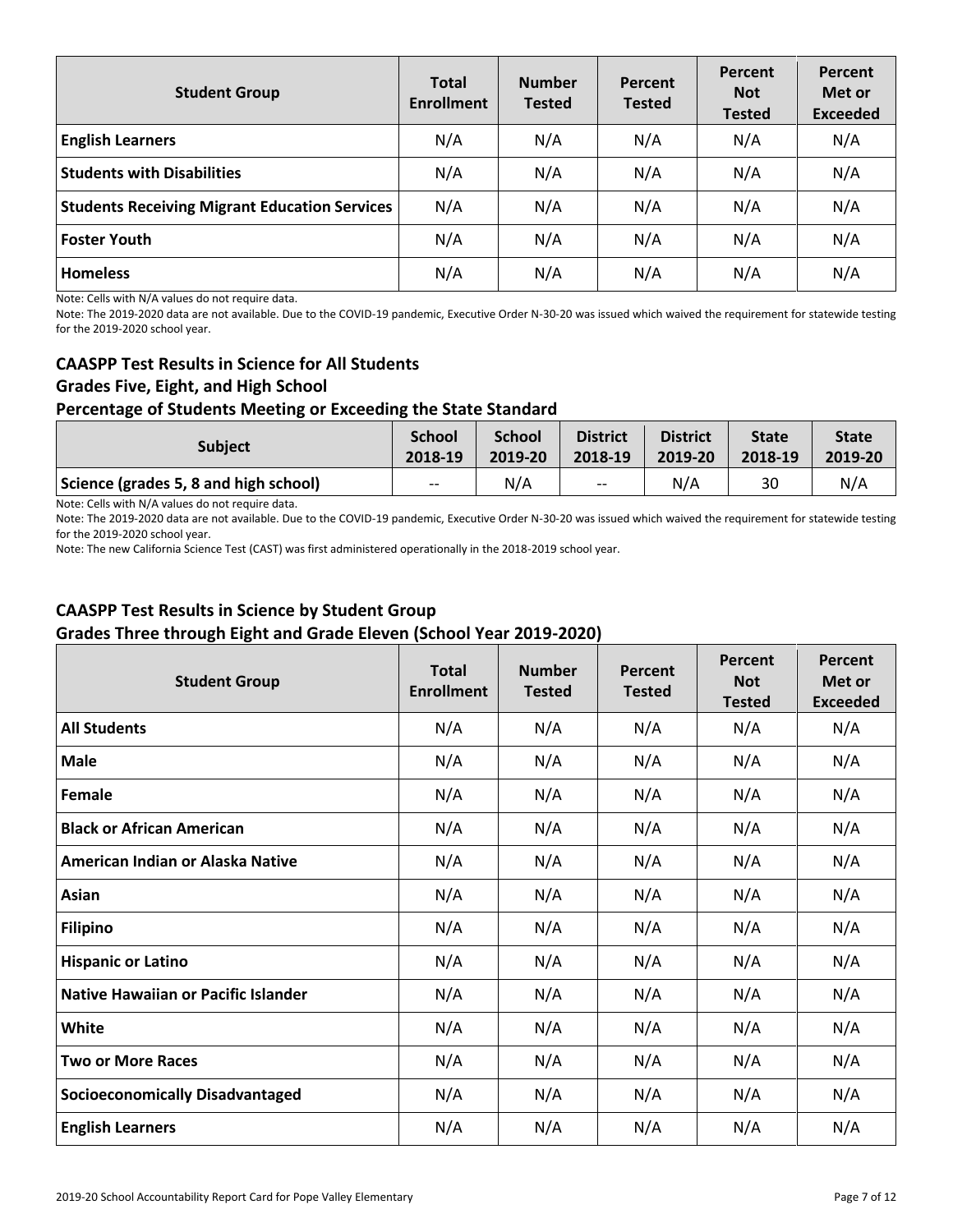| <b>Student Group</b>                                 | <b>Total</b><br><b>Enrollment</b> | <b>Number</b><br><b>Tested</b> | Percent<br><b>Tested</b> | Percent<br><b>Not</b><br><b>Tested</b> | Percent<br>Met or<br><b>Exceeded</b> |
|------------------------------------------------------|-----------------------------------|--------------------------------|--------------------------|----------------------------------------|--------------------------------------|
| <b>Students with Disabilities</b>                    | N/A                               | N/A                            | N/A                      | N/A                                    | N/A                                  |
| <b>Students Receiving Migrant Education Services</b> | N/A                               | N/A                            | N/A                      | N/A                                    | N/A                                  |
| <b>Foster Youth</b>                                  | N/A                               | N/A                            | N/A                      | N/A                                    | N/A                                  |
| <b>Homeless</b>                                      | N/A                               | N/A                            | N/A                      | N/A                                    | N/A                                  |

Note: Cells with N/A values do not require data.

Note: The 2019-2020 data are not available. Due to the COVID-19 pandemic, Executive Order N-30-20 was issued which waived the requirement for statewide testing for the 2019-2020 school year.

#### **State Priority: Other Pupil Outcomes**

The SARC provides the following information relevant to the State priority: Other Pupil Outcomes (Priority 8):

• Pupil outcomes in the subject areas of physical education.

#### **California Physical Fitness Test Results (School Year 2019-2020)**

| <b>Grade Level</b> | <b>Percentage of Students</b><br><b>Meeting Four of Six</b><br><b>Fitness Standards</b> | <b>Percentage of Students</b><br><b>Meeting Five of Six</b><br><b>Fitness Standards</b> | <b>Percentage of Students</b><br><b>Meeting Six of Six</b><br><b>Fitness Standards</b> |
|--------------------|-----------------------------------------------------------------------------------------|-----------------------------------------------------------------------------------------|----------------------------------------------------------------------------------------|
|                    | N/A                                                                                     | N/A                                                                                     | N/A                                                                                    |
|                    | N/A                                                                                     | N/A                                                                                     | N/A                                                                                    |
| a                  | N/A                                                                                     | N/A                                                                                     | N/A                                                                                    |

Note: Cells with N/A values do not require data.

Note: The 2019–2020 data are not available. Due to the COVID-19 pandemic, Executive Order N-56-20 was issued which waived the requirement to administer the physical fitness performance test for the 2019–2020 school year.

### **C. Engagement**

#### **State Priority: Parental Involvement**

The SARC provides the following information relevant to the State priority: Parental Involvement (Priority 3):

• Efforts the school district makes to seek parent input in making decisions for the school district and each school site

### **Opportunities for Parental Involvement (School Year 2020-2021)**

Students, staff, parents, and community work together throughout the year, including: community service-learning projects, and research on local geography, history, agriculture and industry, people, and resources.

Several community organizations, including the Lions Club provide assistance and programs. Parents are invited to attend math, science, and ELA parent nights, parent conferences and special events including: WinterFest, SpringFest, Halloween, and Cinco de Mayo (all suspended during the pandemic). Parents are always encouraged and welcome to volunteer in their child's classroom.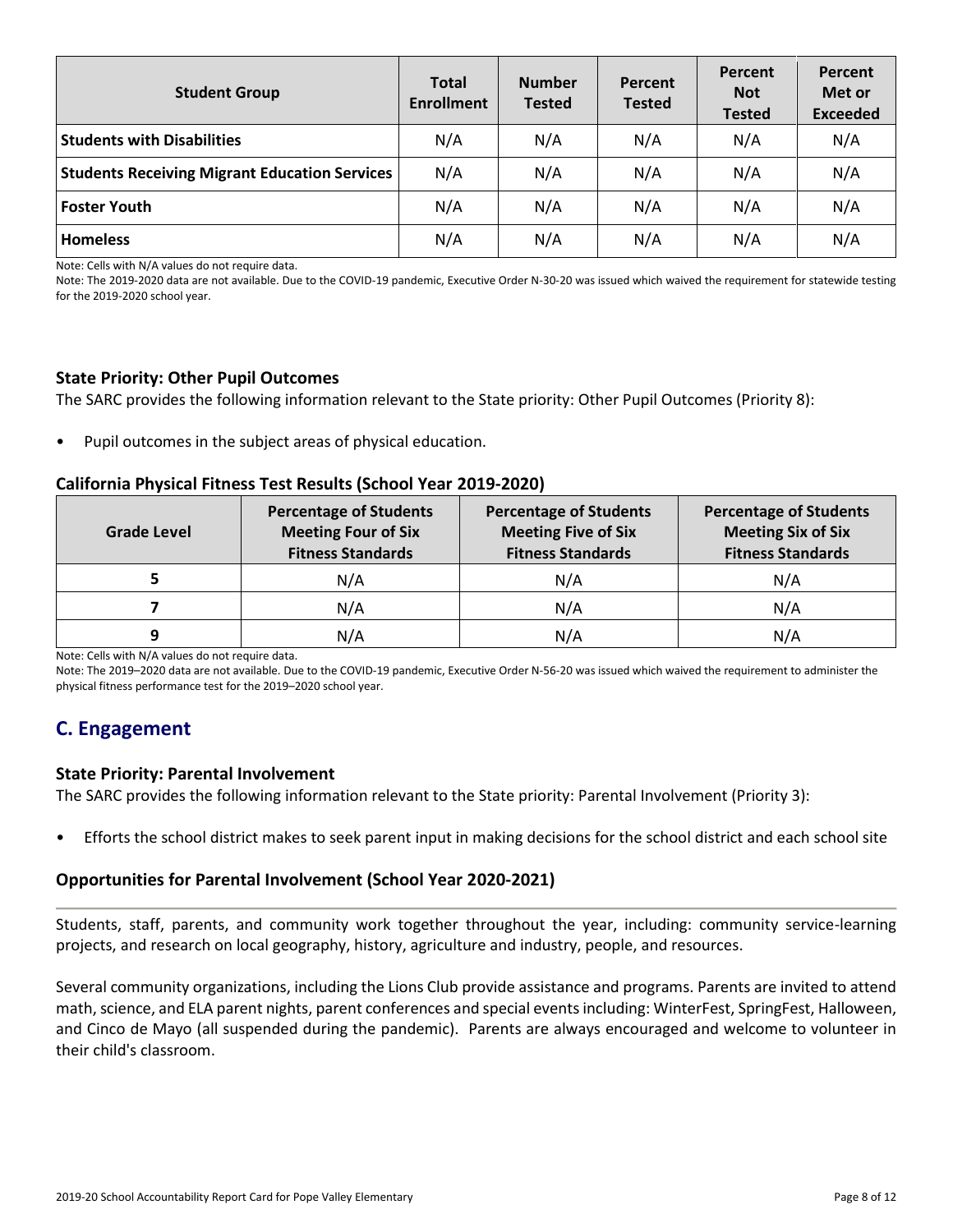### **State Priority: Pupil Engagement**

The SARC provides the following information relevant to the State priority: Pupil Engagement (Priority 5):

- High school dropout rates; and
- High school graduation rates.

### **Dropout Rate and Graduation Rate (Four-Year Cohort Rate)**

| Indicator              | School<br>2016-17 | <b>School</b><br>2017-18 | <b>School</b><br>$2018-19$ | <b>District</b><br>$2016 - 17$ | <b>District</b><br>$2017 - 18$ | <b>District</b><br>2018-19 | <b>State</b><br>2016-17 | <b>State</b><br>2017-18 | <b>State</b><br>2018-19 |
|------------------------|-------------------|--------------------------|----------------------------|--------------------------------|--------------------------------|----------------------------|-------------------------|-------------------------|-------------------------|
| <b>Dropout Rate</b>    |                   |                          |                            |                                |                                |                            |                         |                         |                         |
| <b>Graduation Rate</b> |                   |                          |                            |                                |                                |                            | 82.7                    | 83                      | 84.5                    |

### **State Priority: School Climate**

The SARC provides the following information relevant to the State priority: School Climate (Priority 6):

- Pupil suspension rates;
- Pupil expulsion rates; and
- Other local measures on the sense of safety.

### **Suspensions and Expulsions**

#### **(data collected between July through June, each full school year respectively)**

| Rate              | <b>School</b><br><b>School</b><br><b>District</b><br>2018-19<br>2017-18<br>2017-18 |     | <b>District</b><br>2018-19 | <b>State</b><br>2017-18 | <b>State</b><br>2018-19 |     |
|-------------------|------------------------------------------------------------------------------------|-----|----------------------------|-------------------------|-------------------------|-----|
| Suspensions       | 0.0                                                                                | 0.0 | 0.0                        | 0.0                     | 3.5                     | 3.5 |
| <b>Expulsions</b> | 0.0                                                                                | 0.0 | 0.0                        | 0.0                     | 0.1                     | 0.1 |

### **Suspensions and Expulsions for School Year 2019-2020 Only (data collected between July through February, partial school year due to the COVID-19 pandemic)**

| Rate               | <b>School</b><br>2019-20 | <b>District</b><br>2019-20 | <b>State</b><br>2019-20 |
|--------------------|--------------------------|----------------------------|-------------------------|
| <b>Suspensions</b> |                          |                            |                         |
| <b>Expulsions</b>  |                          |                            |                         |

Note: The 2019-2020 suspensions and expulsions rate data are not comparable to prior year data because the 2019-2020 school year is a partial school year due to the COVID-19 crisis. As such, it would be inappropriate to make any comparisons in rates of suspensions and expulsions in the 2019-2020 school year compared to prior years.

### **School Safety Plan (School Year 2020-2021)**

The staff meet and spend a day before school starts in in the fall going over the and updating the Emergency Plan that is aligned with National Incident Management System (NIMS) and California Standardized Emergency Management System (SEMS).

Key Elements of the plan include: Staff Responsibilities, Procedure to call emergency services, Principal's Checklist, Staff Checklist, Procedure to evacuate school site, Fire Drill Map, Bomb Threat Checklist, Active Shooter Information.

The students and staff meet every morning for an assembly where important information, including safety reminders are discussed.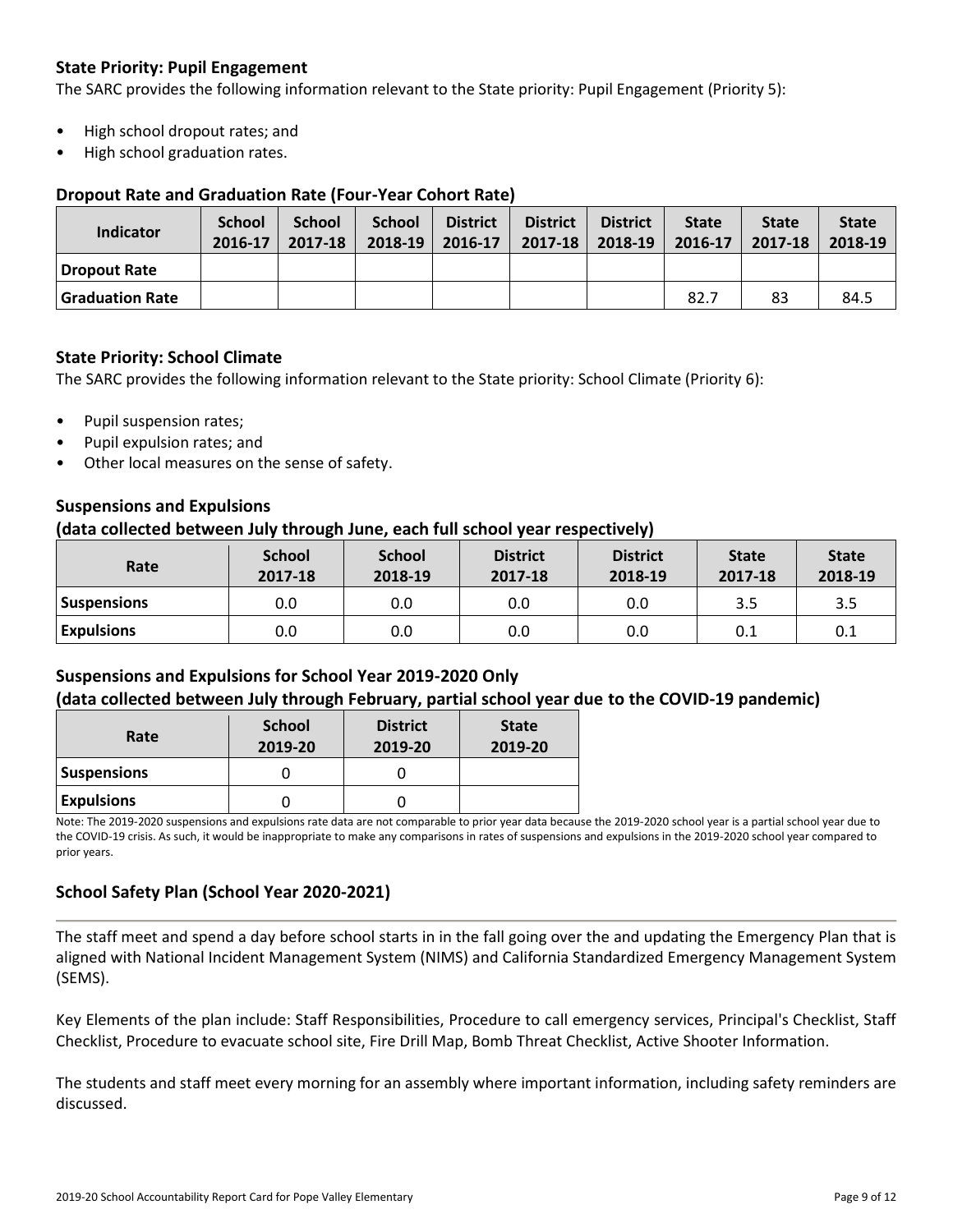# **D. Other SARC Information**

The information in this section is required to be in the SARC but is not included in the state priorities for LCFF.

| Grade<br>Level | <b>Average</b><br><b>Class</b><br><b>Size</b> | # of<br><b>Size</b><br>$1 - 20$ | # of<br><b>Size</b><br>$21 - 32$ | # of<br> Classes* Classes* Classes* <br><b>Size</b><br>$33+$ | <b>Average</b><br><b>Class</b><br><b>Size</b> | # of<br> Classes* Classes* Classes* <br><b>Size</b><br>$1 - 20$ | # of<br><b>Size</b><br>21-32 | # of<br><b>Size</b><br>$33+$ | <b>Average</b><br><b>Class</b><br><b>Size</b> | # of<br><b>Size</b><br>$1 - 20$ | # of<br><b>Size</b><br>21-32 | 2017-18 2017-18 2017-18 2017-18 2018-19 2018-19 2018-19 2018-19 2019-20 2019-20 2019-20 2019-20 <br># of<br> Classes* Classes* Classes*<br><b>Size</b><br>$33+$ |
|----------------|-----------------------------------------------|---------------------------------|----------------------------------|--------------------------------------------------------------|-----------------------------------------------|-----------------------------------------------------------------|------------------------------|------------------------------|-----------------------------------------------|---------------------------------|------------------------------|-----------------------------------------------------------------------------------------------------------------------------------------------------------------|
| К              | 5                                             | 1                               |                                  |                                                              | 6                                             | 1                                                               |                              |                              | 4                                             | 1                               |                              |                                                                                                                                                                 |
| 1              | 6                                             |                                 |                                  |                                                              | 6                                             | 1                                                               |                              |                              | 5                                             | 1                               |                              |                                                                                                                                                                 |
| $\overline{2}$ | 5                                             | 1                               |                                  |                                                              | 5                                             | $\mathbf{1}$                                                    |                              |                              | 14                                            | 1                               |                              |                                                                                                                                                                 |
| 3              | 3                                             |                                 |                                  |                                                              | 5                                             | 1                                                               |                              |                              | 14                                            | 1                               |                              |                                                                                                                                                                 |
| 4              | 6                                             | 1                               |                                  |                                                              | 3                                             | 1                                                               |                              |                              | 6                                             | 1                               |                              |                                                                                                                                                                 |
| 5              | 10                                            |                                 |                                  |                                                              | 4                                             | 1                                                               |                              |                              | $\overline{2}$                                | 1                               |                              |                                                                                                                                                                 |
| 6              | 5                                             |                                 |                                  |                                                              | 9                                             |                                                                 |                              |                              | 3                                             |                                 |                              |                                                                                                                                                                 |

### **Average Class Size and Class Size Distribution (Elementary)**

\*Number of classes indicates how many classes fall into each size category (a range of total students per class).

\*\* "Other" category is for multi-grade level classes.

### **Ratio of Pupils to Academic Counselor (School Year 2019-2020)**

| <b>THEFT</b><br>ritie | Ratio |
|-----------------------|-------|
| Academic Counselors*  |       |

\*One full time equivalent (FTE) equals one staff member working full time; one FTE could also represent two staff members who each work 50 percent of full time.

### **Student Support Services Staff (School Year 2019-2020)**

| <b>Title</b>                                                         | Number of FTE*<br><b>Assigned to School</b> |
|----------------------------------------------------------------------|---------------------------------------------|
| <b>Counselor (Academic, Social/Behavioral or Career Development)</b> |                                             |
| Library Media Teacher (Librarian)                                    |                                             |
| Library Media Services Staff (Paraprofessional)                      |                                             |
| Psychologist                                                         |                                             |
| <b>Social Worker</b>                                                 |                                             |
| <b>Nurse</b>                                                         |                                             |
| <b>Speech/Language/Hearing Specialist</b>                            |                                             |
| <b>Resource Specialist (non-teaching)</b>                            |                                             |
| Other<br>$\sim$                                                      | 0.8                                         |

\*One Full Time Equivalent (FTE) equals one staff member working full time; one FTE could also represent two staff members who each work 50 percent of full time.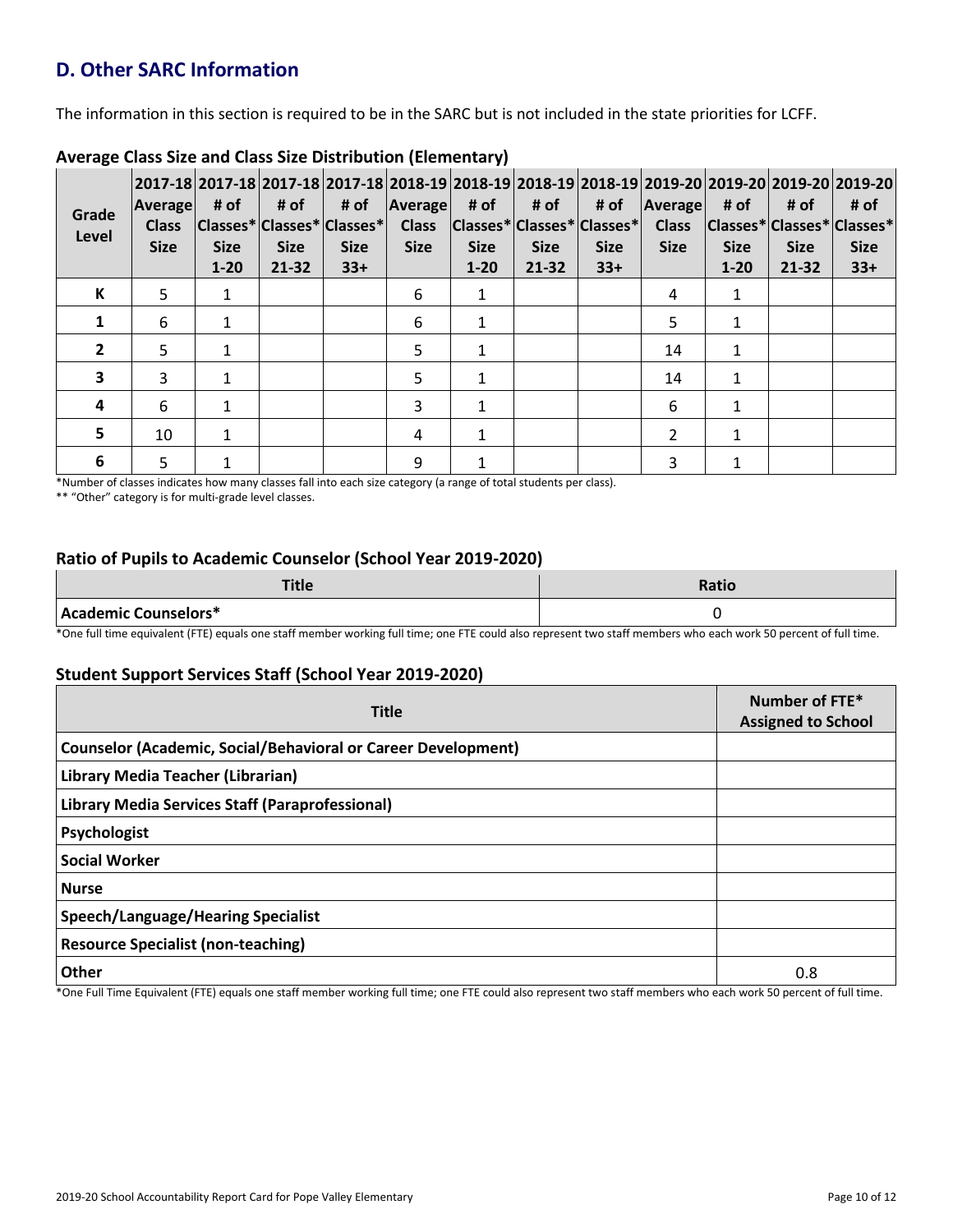| Level                                                | <b>Total</b><br><b>Expenditures</b><br><b>Per Pupil</b> | <b>Expenditures</b><br><b>Per Pupil</b><br>(Restricted) | <b>Expenditures</b><br><b>Per Pupil</b><br>(Unrestricted) | Average<br><b>Teacher</b><br><b>Salary</b> |
|------------------------------------------------------|---------------------------------------------------------|---------------------------------------------------------|-----------------------------------------------------------|--------------------------------------------|
| <b>School Site</b>                                   | \$33,092.11                                             | \$6,353.69                                              | \$26,738.42                                               | \$78950.80                                 |
| <b>District</b>                                      | N/A                                                     | N/A                                                     | \$26,738.42                                               | \$78,950.8                                 |
| <b>Percent Difference - School Site and District</b> | N/A                                                     | N/A                                                     | 0.0                                                       | 0.0                                        |
| <b>State</b>                                         | N/A                                                     | N/A                                                     | \$7,750                                                   | \$71,448                                   |
| <b>Percent Difference - School Site and State</b>    | N/A                                                     | N/A                                                     | 110.1                                                     | 10.0                                       |

### **Expenditures Per Pupil and School Site Teacher Salaries (Fiscal Year 2018-2019)**

Note: Cells with N/A values do not require data.

### **Types of Services Funded (Fiscal Year 2019-2020)**

During the 2018-2019 school year, students were served from grades TK-8. Students were given the opportunity to participate an an afterschool program through 5pm. Students had the opportunity to visit the Learning Center to provide extra services to students through an RTI model. The school has 1-to-1 Chromebooks and additional technology throughout. Kindergarten and TK are full-day programs, locally funded. The also provides free home-school-home transportation to appropriate and safe bus stops on public roads. All students are provided the opportunity to attend several field trips a year, including a fishing trip to the local Lake Berryessa. The school went to distance learning after March 13, 2020.

### **Teacher and Administrative Salaries (Fiscal Year 2018-2019)**

| Category                                             | <b>District</b><br>Amount | <b>State Average</b><br><b>For Districts</b><br>In Same Category |
|------------------------------------------------------|---------------------------|------------------------------------------------------------------|
| <b>Beginning Teacher Salary</b>                      |                           | \$46,965                                                         |
| <b>Mid-Range Teacher Salary</b>                      |                           | \$67,638                                                         |
| <b>Highest Teacher Salary</b>                        |                           | \$88,785                                                         |
| <b>Average Principal Salary (Elementary)</b>         |                           | \$112,524                                                        |
| <b>Average Principal Salary (Middle)</b>             |                           | \$117,471                                                        |
| <b>Average Principal Salary (High)</b>               |                           |                                                                  |
| <b>Superintendent Salary</b>                         |                           | \$128,853                                                        |
| <b>Percent of Budget for Teacher Salaries</b>        | 24.0                      | 30.0                                                             |
| <b>Percent of Budget for Administrative Salaries</b> | 7.0                       | 6.0                                                              |

For detailed information on salaries, see the CDE Certificated Salaries & Benefits web page at https://www.cde.ca.gov/ds/fd/cs/.